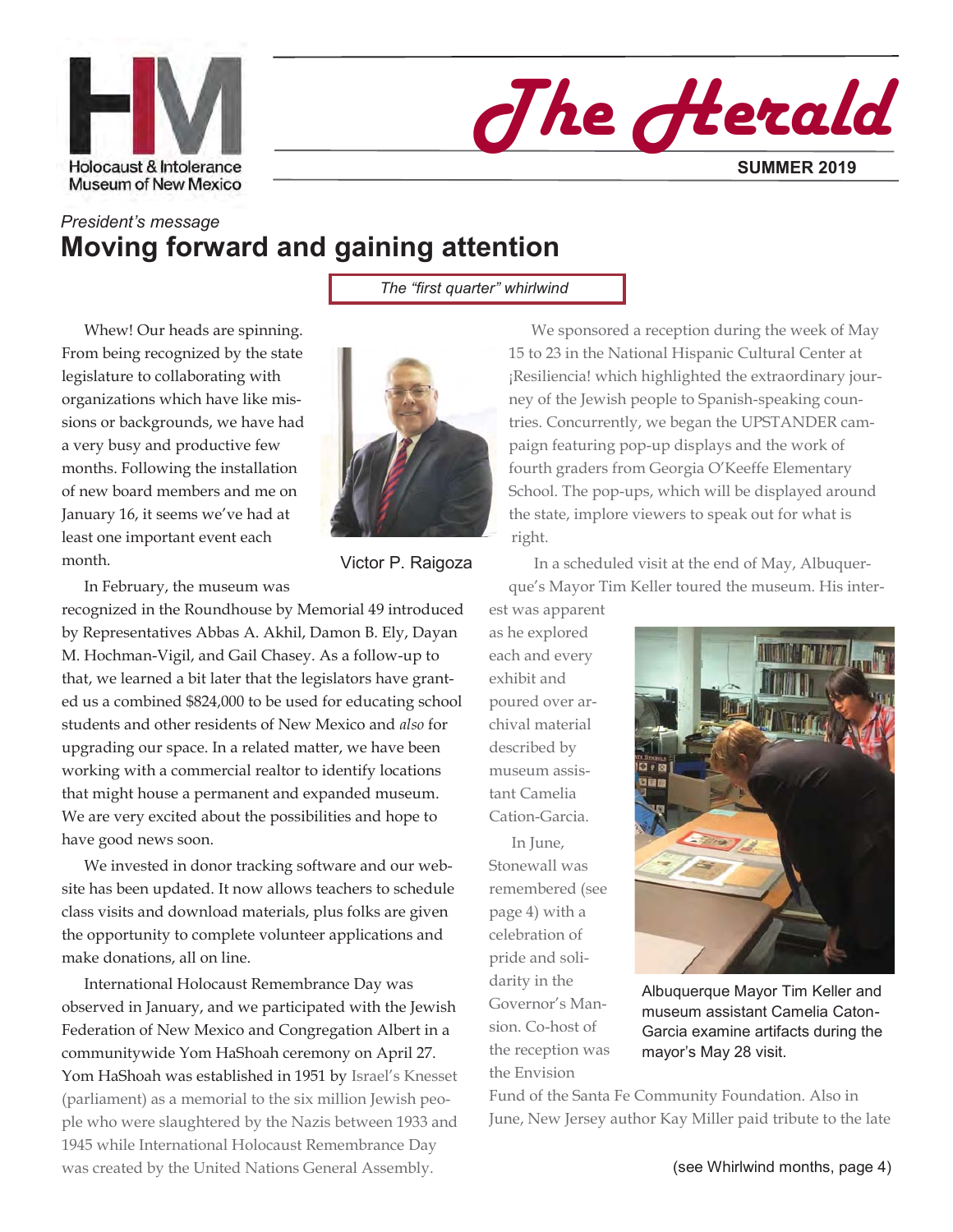### *Upstander Quilt and Stepping Stone* Museum curriculum projects expanded to elementary and middle schools

 John Dewey, noted American psychologist, philosopher, and education reformer wrote, "There is a need of forming a theory of experience in order that education may be intelligently conducted upon the basis of experience."

 Dewey's experiential learning theory is predicated on the notion that learning is doing and is created through the transformation of experiences.

 Bringing student groups into the museum is one way to fur-

ther the educational objectives established in the classroom. Another is to provide hands-on learning so students can apply information immediately.

 This past semester we piloted two programs to help bridge students' understanding of the Holocaust to social justice issues today. These additions to our signature *Behind the Lens-Student Portrayals of a Troubled World* high school program enabled us to expand our community reach and meet the needs of different age groups and learning objectives.

 The *Upstander Quilt* and *Stepping Stone* projects are centered around Elie Wiesel's sentiment that there may be times when we are powerless to prevent injustice, but there must never be a time when we fail to protest.

After reading Lois Lowry's *Number the Stars*,



Published four times a year by staff and volunteers.

**Editors**: Lyn Berner and Marcia Rosenstein



the students in Ms. Robinson's 4th grade class at Georgia O'Keeffe Elementary School were challenged to answer the questions, "How can one person make a difference and what injustice do you see in the world today that you think needs an upstander?"

 After an initial lesson on recognizing perpetrators, victims, bystanders and upstanders, students researched an issue that compels them to act. Raye Cohen, vice president of the museum board and exhibit committee chair, then went into the classroom and led the students to depict their cause using felt. The result is an upstander quilt that hangs in the front of the museum and will have a final place of honor at the school

 At the middle school level, our outreach program was the *Stepping Stone* project. Students in Ms. Campion's 7th grade class at Eisenhower Middle School and Congregation Albert School of Jewish Studies participated after an in-class study of the Holocaust.

 The Holocaust occurred because of the silence and indifference of others, thus students were asked what they are willing to stand up for today.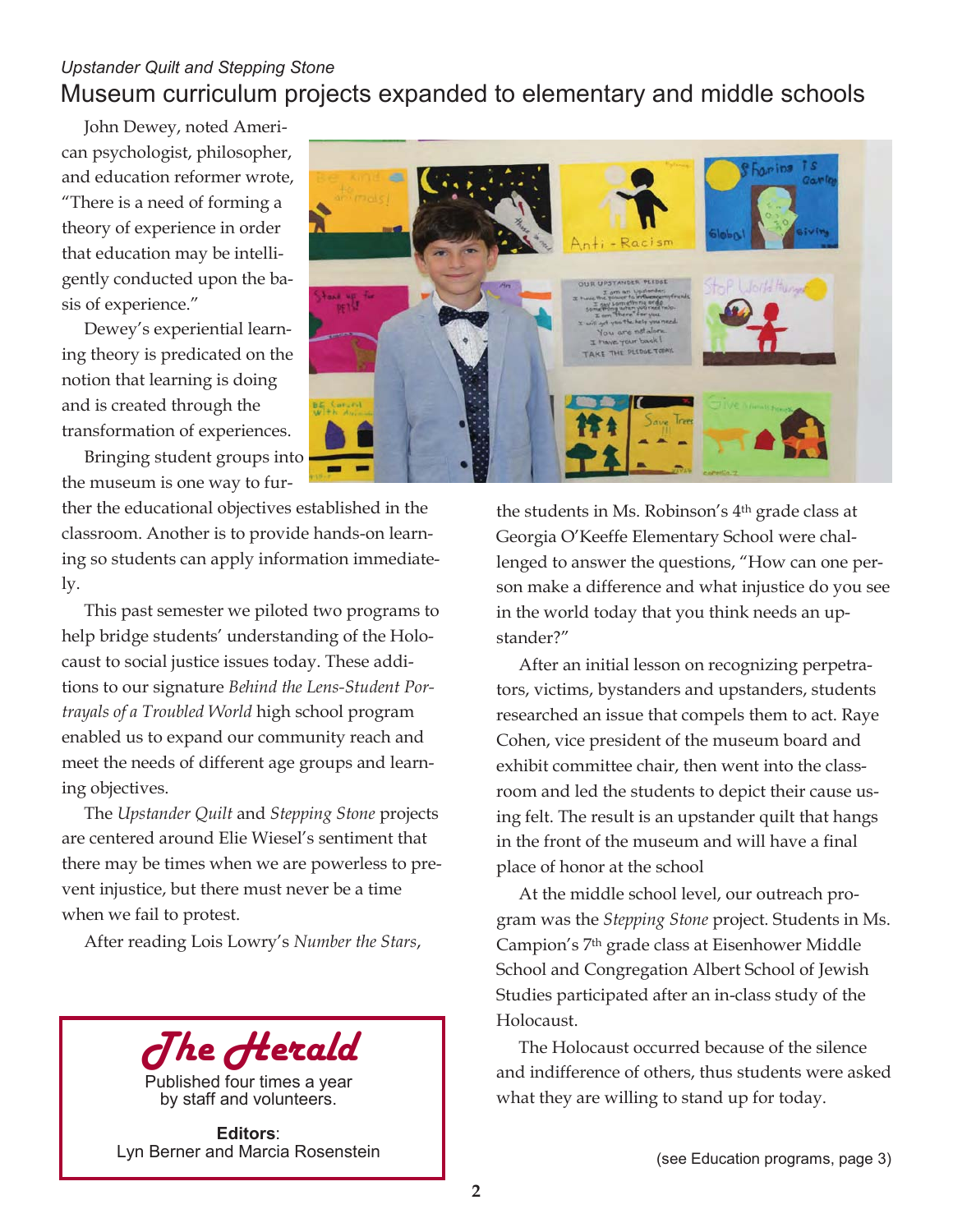## Education programs include various grade levels

#### (continued from page 2)

 Ann Dunbar, a retired art educator, worked with the students to design and create mosaics on garden pavers that accurately mirrored a social justice issue that speaks to their passions. Student work reflected the immigration debate, global warming, LGBTQ and gender equality, endangered species, educational opportunities for all, and religious freedom. These pieces of art now reside in newly created "upstander gardens" at the schools.

 The impact of these programs is already being felt. A day after the quilt was hung, a woman visiting the museum was visibly shaken by the content and could not understand the sheer inhumanity and cruelty that continues to rattle our society. When the quilt project was described to her, a smile replaced the tears and she said, "Now *this* gives me hope."

 Our educational programs may not prevent injustice, but we can empower children to recognize and protest when they see it.





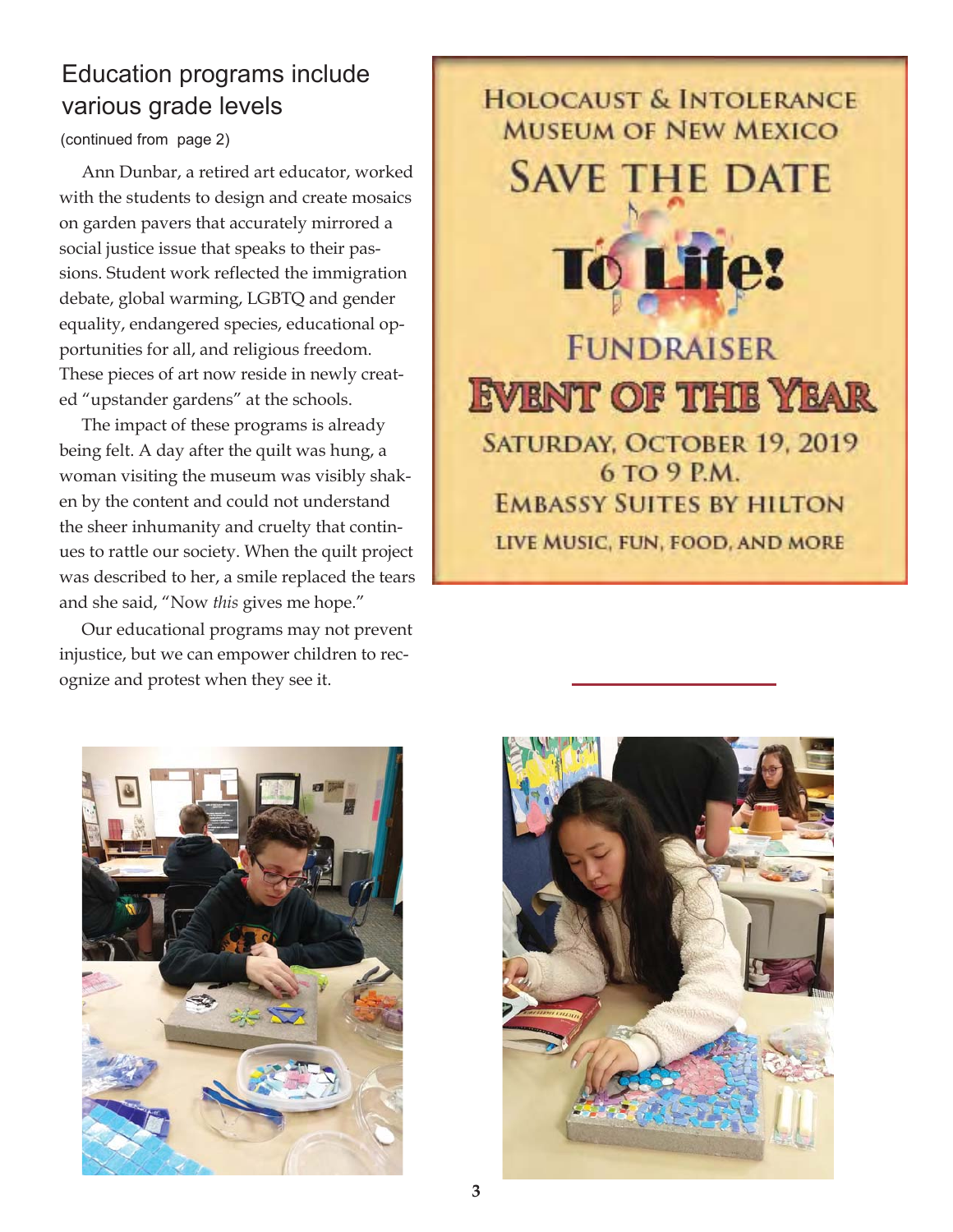# Gay liberation movement spurred by Stonewall uprising

 **Fifty years ago in Greenwich Village, the fight for LGBT rights in the states got its start. Police raided the Stonewall Inn, a mafia property frequented by the most marginalized of the gay community: transgenders, drag queens, "butch" lesbians, male prostitutes, and homeless youth.** 

 **In the '50s and '60s, gay Americans were confronted with an anti-gay legal system and groups who believed gays could be assimilated or "retrained."** 

 **This all changed in the late 1960s when social and political movements became active including civil rights and anti-Vietnam War. Protesting became a way of life. These influences, as well as the liberal environment of the Village, were the catalysts for the riots.** 

 **When police raided the Stonewall Inn (not an unusual occurrence) on that night, June 28, 1969, a series of spontaneous and violent demonstrations took place. Raids on these bars were routine but police quickly lost control of the situation at Stonewall. More protests erupted the next evening, and again several nights later. Within weeks, Village residents organized activist groups establishing places for gays and lesbians to be open about their sexual orientation without fear of being arrested.** 

 **Within a few years, gay rights organizations were founded across the U.S. and the world. On June 28, 1970, the first gay pride marches took place in New York, San Francisco, Chicago, and Los Angeles.**

## *In the Governor's mansion, June 4, 2019* This house is yours

 "I might reside here, but this house belongs to all of you," claimed New Mexico Governor Michelle Lujan Grisham at a Stonewall Remembered event in her home.

 "New Mexico has a proud history of equality," she emphasized. "We strive for truth, justice, fairness, equa-



Michelle Lujan Grisham

bility and *kindness*.

 "But we still have work to do." She said all this and more while standing on a piano bench!

 "It doesn't matter how tall; I will always stand up for you!"

 In addition to the Envision Fund of the Santa Fe Community Foundation, the commemoration of Stonewall was supported by U.S. Rep. Martin Heinrich and staff members Brad Elkins and Joe Britton, U. S. Rep. Deb Haaland and Skip Sayre, Southwest Capital Bank, Albuquerque Pride Inc., and U.S. Eagle Fed-NM Governor eral Credit Union.

*Eliminating hate and intolerance, one mind at a time.* 

### **Whirlwind months put us in the forefront** (continued from page 1)

Lilo Waxman who gave us her dollhouse which became the permanent, precious exhibit, *Hidden Treasures*. Kay signed her book *Jews of the Wild West. A* reception followed the moving presentation.

 Later in the month, educators and former board members Leslie Lawner and Susan Quintana, along with other experts, conducted a week-long institute for area educators, *Teaching the Holocaust for Social Justice.*

 We forge ahead, and welcome this whirlwind of activities as we continue to be an advocate of human and civil rights. We are UPSTANDERS; may YOU be, too!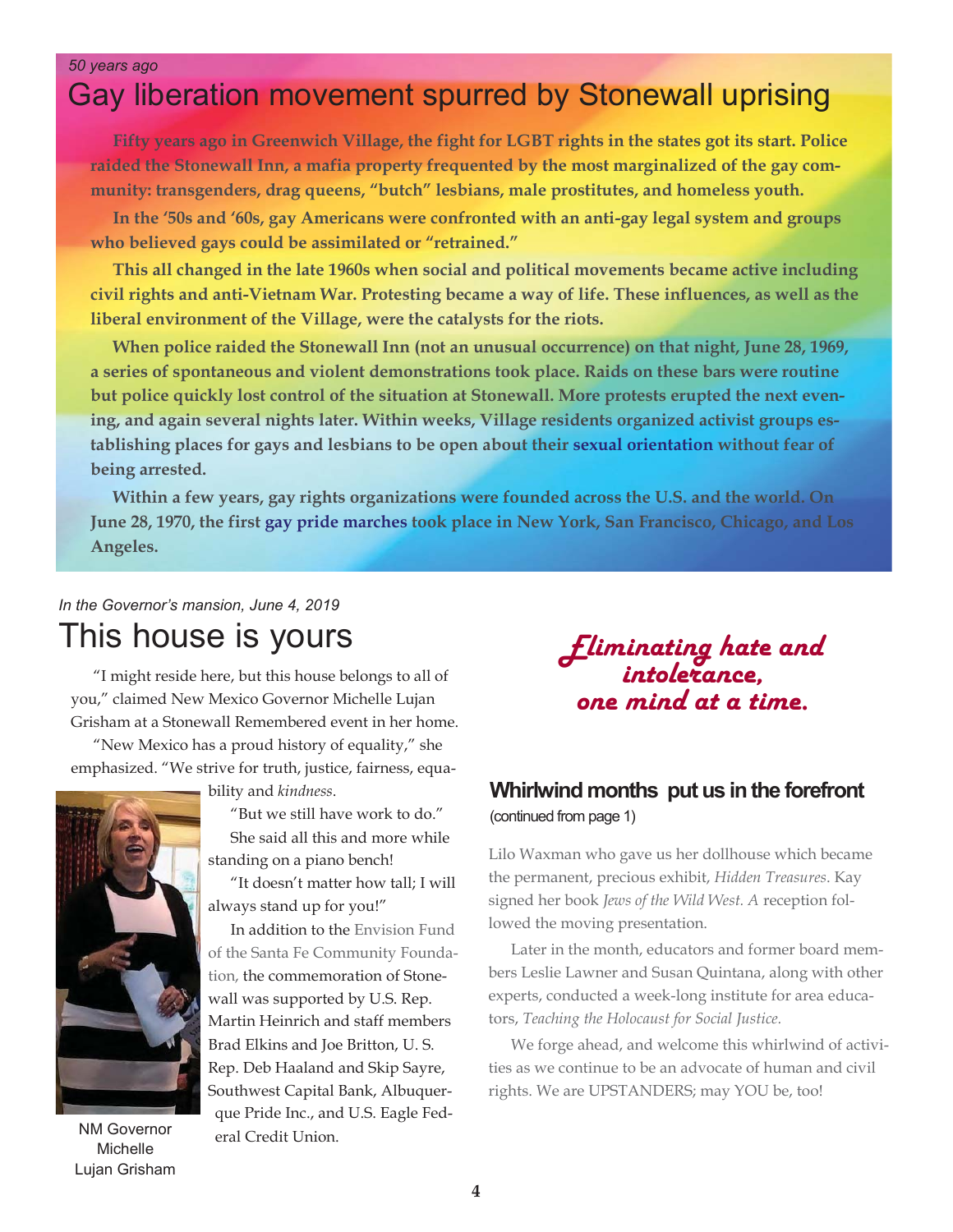## Lift Every Voice and Sing

by James Weldon Johnson 1871-1938

Lift every voice and sing Till earth and heaven ring, Ring with the harmonies of Liberty; Let our rejoicing rise High as the listening skies, Let it resound loud as the rolling sea. Sing a song full of the faith that the dark past has taught us, Sing a song full of the hope that the present has brought us, Facing the rising sun of our new day begun Let us march on till victory is won.

Stony the road we trod, Bitter the chastening rod, Felt in the days when hope unborn had died; Yet with a steady beat, Have not our weary feet Come to the place for which our fathers sighed? We have come over a way that with tears has been watered, We have come, treading our path through the blood of the slaughtered, Out from the gloomy past, Till now we stand at last Where the white gleam of our bright star is cast.

God of our weary years, God of our silent tears, Thou who has brought us thus far on the way; Thou who has by Thy might Led us into the light, Keep us forever in the path, we pray. Lest our feet stray from the places, our God, where we met Thee, Lest, our hearts drunk with the wine of the world, we forget Thee; Shadowed beneath Thy hand, May we forever stand. True to our God, True to our native land.

Many people are surprised to learn that "Lift Every Voice and Sing" was first written as a poem. Created by James Weldon Johnson, it was performed for the first time by 500 school children in celebration of President Lincoln's Birthday on February 12, 1900 in Jacksonville, FL. The poem was set to music by Johnson's brother, John Rosamond Johnson, and soon adopted by the National Association for the Advancement of Colored People (NAACP) as its official song. Today "Lift Every Voice and Sing" is one of the most cherished songs of the African American Civil Rights Movement and is often referred to as the Black National Anthem. SOURCE:

http://www.pbs.org/black-culture/explore/black-authors-spoken-wordpoetry/lift-every-voice-and-sing/

## Celebrate Juneteenth, the end of slavery in USA

 On January 1, 1863, President Abraham Lincoln issued the Emancipation Proclamation. It declared "that all persons held as slaves within the rebellious states …are, and henceforward shall be free."

The nation was approaching its third year of bloody civil war.

 Because of the proclamation, black men were accepted into the Union Army and Navy, and by the end of the war in April of 1865, almost 200,000 black soldiers and sailors had fought for their freedom.

 For slaves in Texas, the story was different. They didn't hear of the Emancipation Proclamation until June of 1865, two-and-a-half years after the executive order of human freedom was signed.

 The news was delivered by Union Major General Gordon Granger who landed in Galveston on June 19 that year. The reactions ranged from shock to glee. The institution of slavery was finished in the United States.

The date became known as Juneteenth, and rejoicing in freedom grew into a variety of festivities that became a time of celebration for slaves and their descendant all across America. It became an official Texas state holiday in 1980.

 Today, Juneteenth celebrates African America freedom and achievement.

 For in-depth information on Juneteenth, check the website: JUNETEENTH.com.

 For in-depth information on slavery in America, *visit our museum*.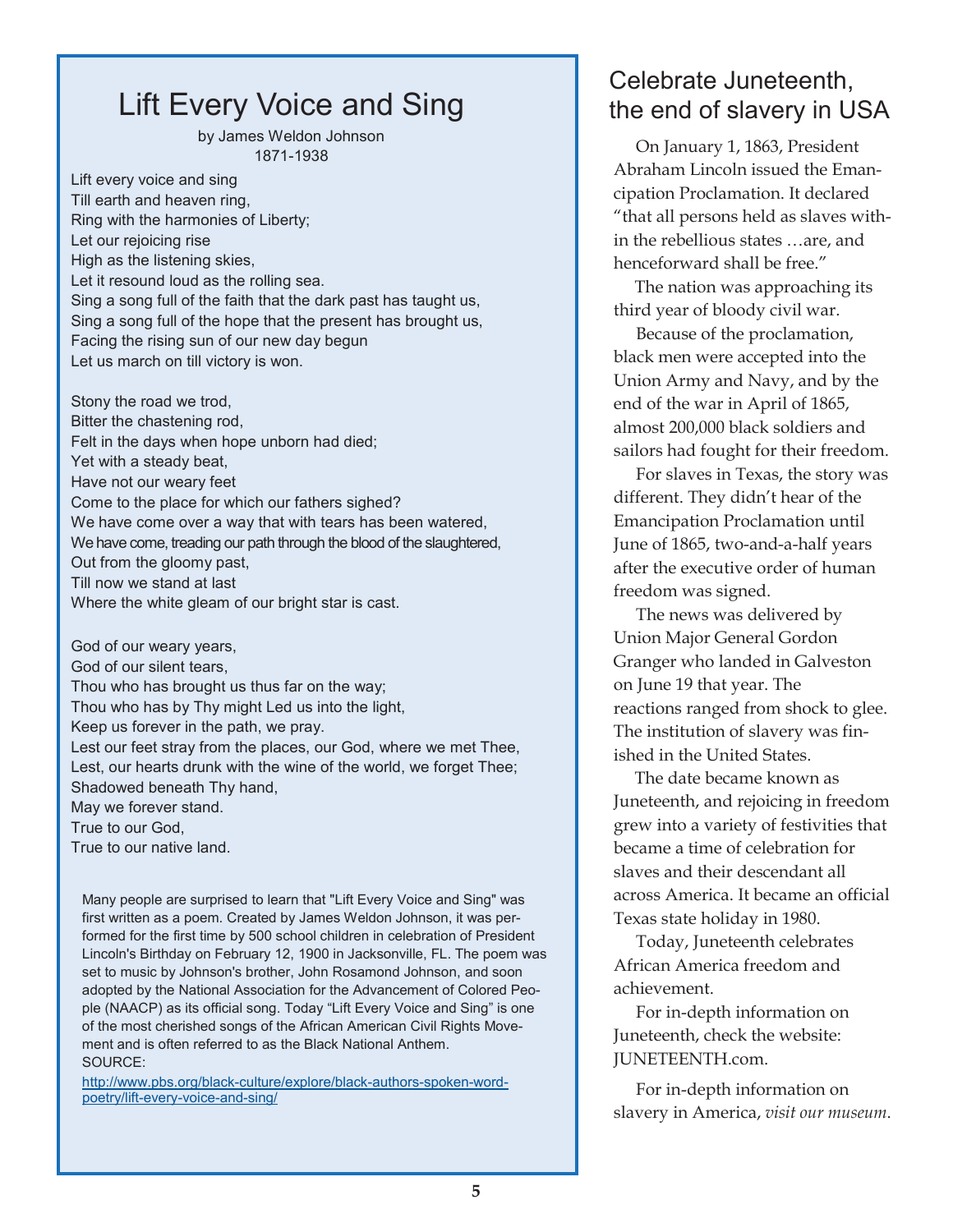# William Bernheim: A Survivor's Story

by Larry C. Malick

 William Bernheim is a survivor of the "living hell" of the Nazi Holocaust. As an artist and lecturer he has shared his experiences for over 50 years. At age 95, in a recent book, he tells his story "from his youth in pre-WWII Poland, through German occupation of his country, loss

of family and humanity, interment in the Lodz Ghetto, slave labor in German ammunition factories and the indescribable tortures of the

Buchenwald concentration camp." The book, entitled *My Story: From Hell to Rebirth*, is written in graphic prose and show-cases many of his paintings. It is both a witness to man's capacity for inhumanity to his fellow man and a tribute to the human spirit. An original work of Mr. Bernheim's, "Portrait of a Holocaust Survivor,"

is on permanent display at the Yad Vashem, the World Holocaust Remembrance Center, in Jerusalem. That painting, along with others from the book, is pictured.

 In December, 2018, Harrison Abramowitz, Mr. Bernheim's grandson, honored the Holo-

> caust & Intolerance Museum of New Mexico by presenting it with a copy of this beautiful and powerful memoir. We encourage you to visit the muse-

um where you can study and fully appreciate what a gift this book is to the library and to the literature of the Holocaust. The book reminds us that we must all stand up to hate and prejudice as we, the people of this country, must be the guardians preventing a repeat of this living hell.



*Portrait of a Holocaust Survivor*



*You are Next*

## *Indifference to the persecution of others always has tragic consequences***.**

—Werner Gellert, Holocaust survivor and museum founder



Check it out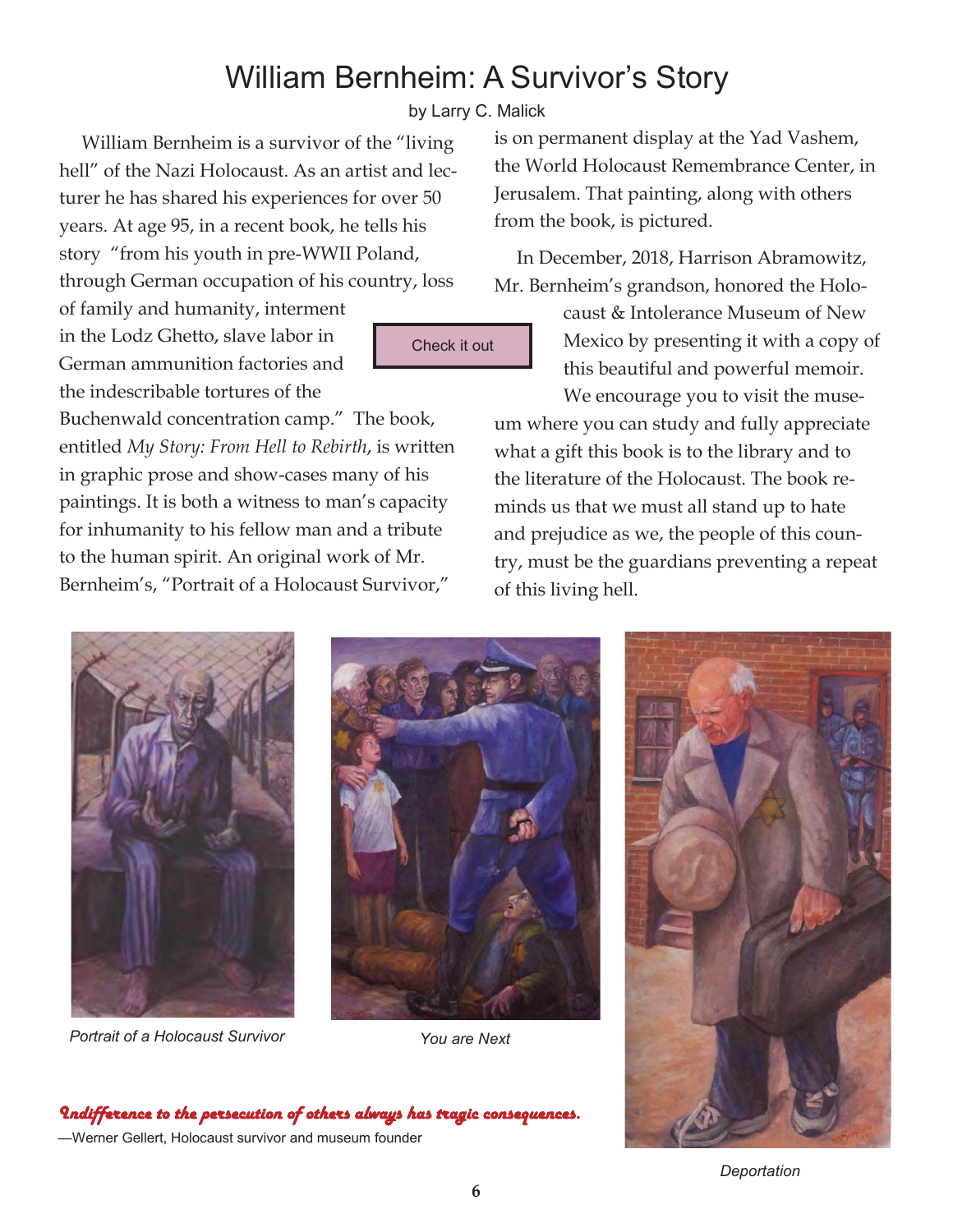# Asylum seekers aided as they journey through Albuquerque

#### by Rhonda Manthei

 When you visit our museum you will see the vivid photographs and read stories of the Holocaust and myriad genocides and how racism, Islamophobia, anti-Semitism, and xenophobia are growing worldwide. This will help you understand why several museum volunteers also give their time to help the growing number of asylum seekers who are released daily into New Mexico and other border states.

 In March, the number of people seeking asylum in the United States suddenly increased. Thousands of people looking to escape horrors such as extortion, rape, and murder in their countries have made the grueling trek, mostly by foot, from their homes in Central America to seek asylum in the United States. When they reach the U.S.-Mexico border, they surrender themselves to Border Patrol who hand them over to Immigration & Customs Enforcement (ICE) . They are detained until they can be processed. After meeting certain requirements, they are given documents and let go.

 Previously, sites like Annunciation House in El Paso, and others in border cities were able to handle the numbers and provided food, clothing, medical help, housing, etc. while the decision was made whether or not to let them enter the U.S. As the numbers grew, there was a cry for help. Either these people would just be dropped on the streets in the border cities or other organizations would need to step up.

 Albuquerque, the largest city in New Mexico, and with access to bus and train depots, and the airport, was especially called for help. That is when five local organizations started accepting busloads of asylum seekers.

 Catholic Charities, Congregation Albert, St. Michael's and All Angels Episcopal Church, Lutheran Family Services, Interfaith Hospitality Network, and Congregation Nahalat Shalom have been working tirelessly to help asylum seekers reach their sponsors in places all over the United States.

 The asylum seekers are transported to Albuquerque in prison buses with nothing but the clothing on their backs and the documents ICE issued to them. Often they have no idea where they are. Many have left spouses, children and other family members behind and do not know if or when they will see them again. When they

arrive, most are dehydrated, ill, hungry, frightened, and have not had showers in weeks. The organizations do their best to let them know they are now safe, but until they actually experience the kindness of the volunteers, they remain in a fearful state. They are fed their first hot meals in a long time, sleep on beds, receive new clothing and shoes, and are given medical examinations and treated for any conditions they might have.

 One of the more difficult parts in this process is contacting the asylum seekers' sponsors to ask them to pay for the transportation to get their family and friends to them. As many of the sponsors also



ICE removes the shoelaces of the asylum seekers.. One volunteer relinquished laces to a seeker.

#### Princesa Sophia by Amy Malick

*Tiny brown girl digs through donations and pulls out the purple taffeta costume ¡Princesa Sophia!*

*Later, she parades through the clothing room transformed: purple gown, jeweled crown, sparkly plastic heels, a bit too big*

*A long way from home in Guatemala, her hair long and black, eyes like chocolate she's the blue-eyed Sophia of girls' dreams everywhere*

*Like the man in and out all day trying on hats and settling finally for a straw fedora laced with bright strips of cloth*

*Hat tilted across dark forehead Patagonia raincoat fitted below the knees he puffs out his chest and points to himself: ¡Soy USA!*

*Who were they in villages two thousand miles and weeks south before they fled on foot to this land*

*of costumes and shallow welcome promise and false hope new life and dashed dreams, USA?*

(see Asylum seekers, page 8)